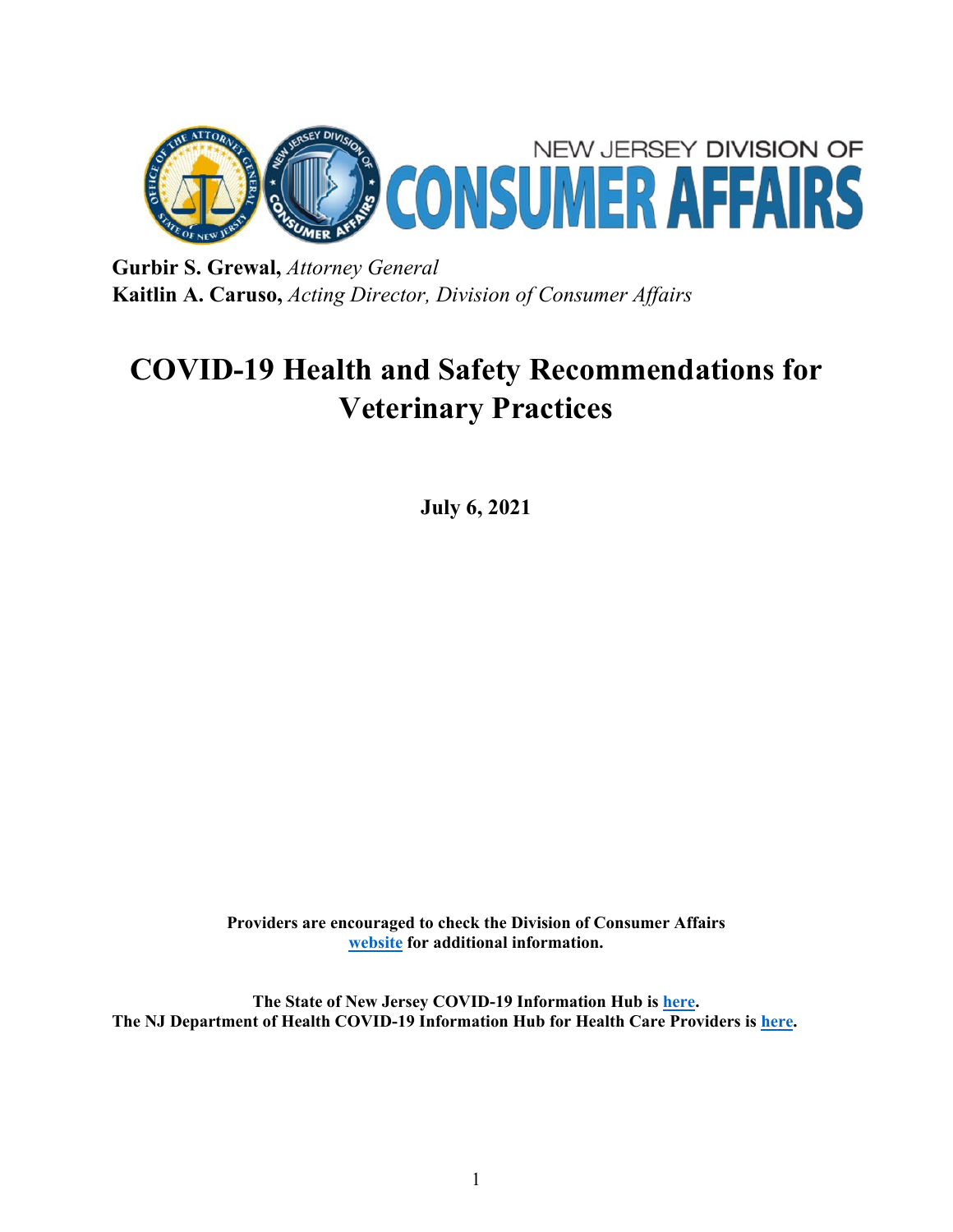Coronavirus disease 2019 ("COVID-19") is the disease caused by a new coronavirus first detected in humans in December 2019. Under Governor Philip D. Murphy, the State of New Jersey has implemented extraordinary measures to combat the spread of the disease, and now is taking action to return, where appropriate, to ordinary operations informed by the knowledge acquired through the COVID-19 pandemic.

Veterinarians now are authorized to provide the full scope of veterinary services, including all urgent, non-urgent and routine veterinary services, and including spays and neuters, in an office setting.

## **The Division recommends that veterinarians respond to the remaining challenges presented by COVID-19 by implementing the following best practices:**

# **1. Avoid person-to-person contact with animal owners/clients who have COVID-19**

- **a.** Utilize telemedicine to screen clients, triage patients and prioritize urgent visits.
- **b.** Tell clients who are COVID-19 positive or symptomatic that they should delay care, if appropriate, or have a friend or family member outside the client's household who is neither COVID-19 positive nor symptomatic bring the animal to the office.

#### **2. Adopt enhanced office cleaning and disinfection protocols**

- **a.** Follow CDC guidelines for cleaning and disinfecting all surfaces, including guidance found at<https://www.cdc.gov/coronavirus/2019-ncov/community/veterinarians.html> .
- **b.** Dispose of any medical waste produced during the care of animals that may be infected with SARS-CoV-2, consistent with CDC guidance at [https://www.cdc.gov/coronavirus/2019-ncov/community/veterinarians.html.](https://www.cdc.gov/coronavirus/2019-ncov/community/veterinarians.html)
- **c.** Allow all staff to have break time for repeated hand washing throughout the day and after removing PPE.
- **d.** Provide supplies for regular hand washing with soap and water, alcohol-based hand rub with at least 60% to 95% alcohol or antiseptic hand wash and have staff practice respiratory hygiene (coughing and sneezing) and proper tissue usage etiquettes, and use no-touch receptacles for disposal.

## **3. Establish rigorous protections for staff**

- **a.** Comply with all leave laws, require staff to stay home if they are sick, and isolate them and send them home if they become sick at work.
- **b.** Adopt a clear, written policy regarding the use of PPE, including masks. This policy should include, at a minimum, when and whether staff and clients must use PPE, including masks, and whether that masking requirement depends on the vaccination status of the staff member or client. Pursuant to Executive Order 242: